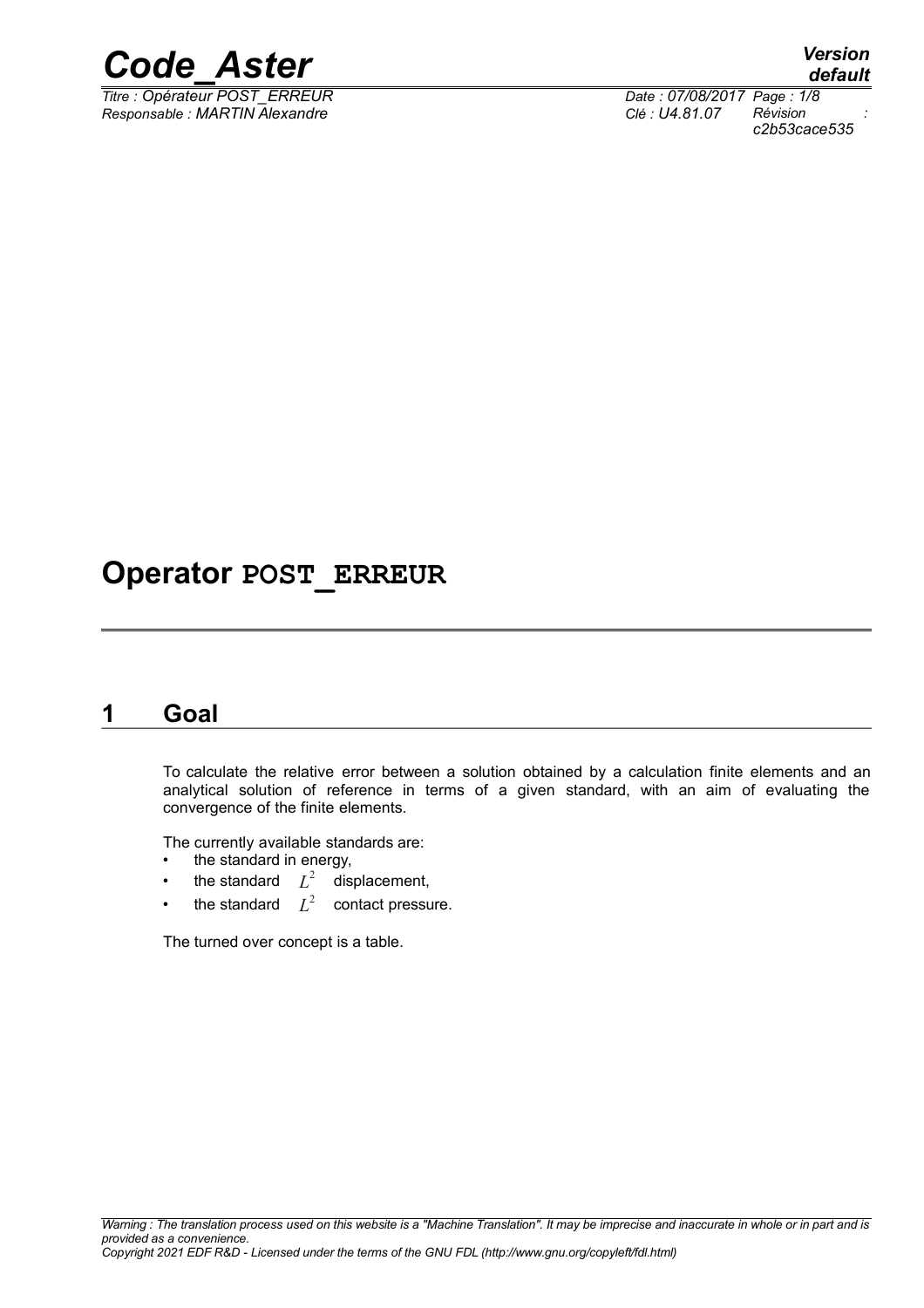## **Code Aster**

Titre : Opérateur POST ERREUR Responsable : MARTIN Alexandre

## **Contents**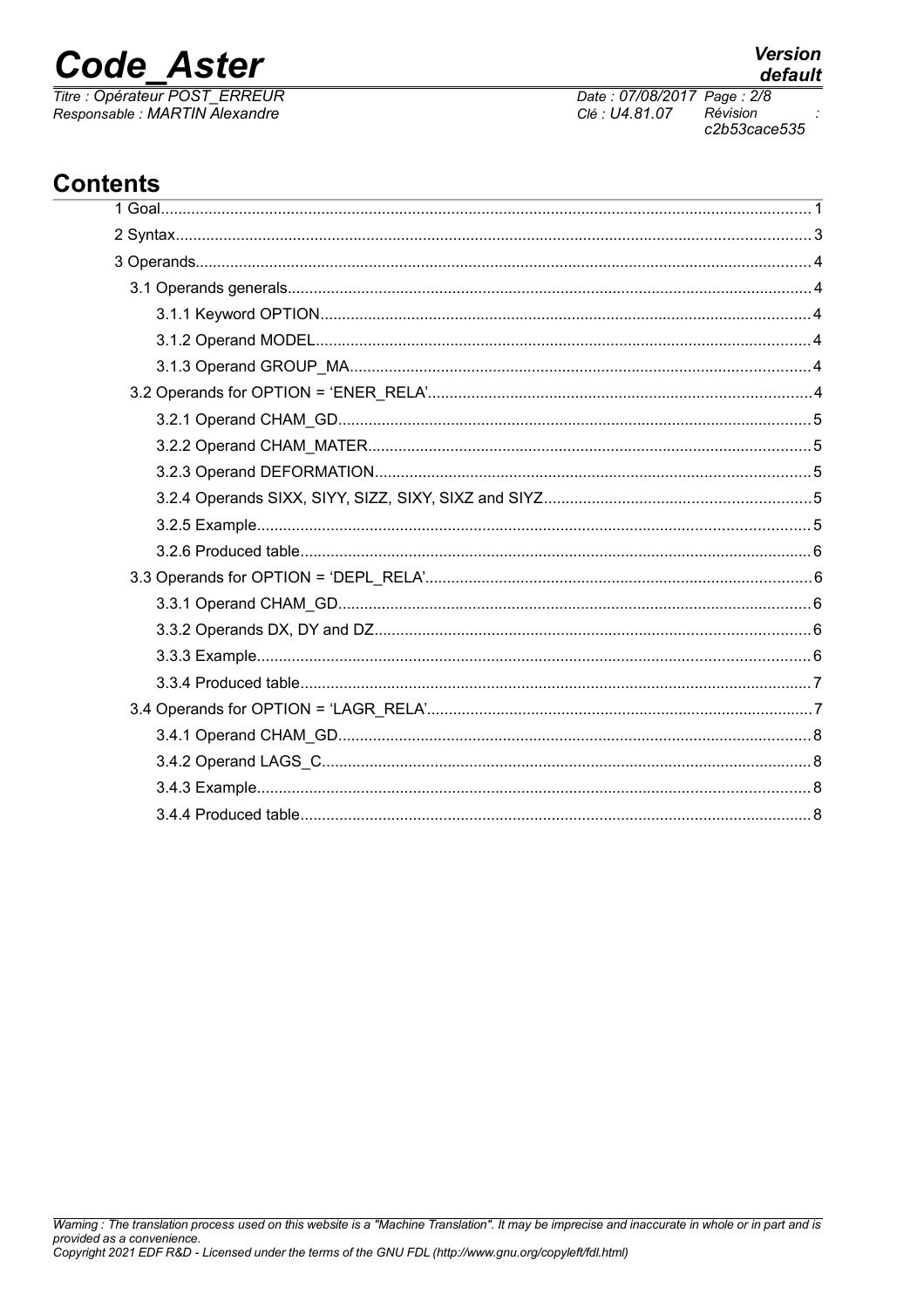*Titre : Opérateur POST\_ERREUR Date : 07/08/2017 Page : 3/8 Responsable : MARTIN Alexandre Clé : U4.81.07 Révision :*

*default*

*c2b53cace535*

### **2 Syntax**

 $[\star]$  =

|                           | POST ERREUR<br>$\overline{ }$                                                                                                                                                                                                                                                                      |                                                                                                                       |
|---------------------------|----------------------------------------------------------------------------------------------------------------------------------------------------------------------------------------------------------------------------------------------------------------------------------------------------|-----------------------------------------------------------------------------------------------------------------------|
|                           | MODEL<br>$M \circ$ ,<br>$=$<br>GROUP $MA = $ grma<br>$\mathbf{r}$<br>$\alpha = 0$<br>OPTION<br>'ENER RELA',<br>/ 'DEPL RELA',<br>'LAGR RELA',                                                                                                                                                      | [model]<br>$[1 \text{ gram}]$                                                                                         |
| $\sqrt{2}$<br>$_{\rm \#}$ | $OPTION =$<br>'ENER RELA',<br>==================================                                                                                                                                                                                                                                   |                                                                                                                       |
| $\sqrt{2}$<br>$_{\rm \#}$ | CHAM GD<br>$=$ CH,<br>CHAM MATER $=$ chmater,<br>٠<br>DEFORMATION = $/$ 'SMALL',<br>٠<br>$\Diamond$<br>SIXX<br>$= 1$ cmp,<br>$\Diamond$<br>$=$ lcmp,<br>SIYY<br>♦<br>SIZZ<br>$=$ lcmp,<br>♦<br>$=$ lcmp,<br>SIXY<br>♦<br>$=$ lcmp,<br>SIXZ<br>♦<br>$=$ lcmp,<br>SIYZ<br>$OPTION =$<br>'DEPL RELA', | [cham elem]<br>[cham mater]<br>[1 formule]<br>[1 formule]<br>[1 formule]<br>[1 formule]<br>[1 formule]<br>[1 formule] |
|                           | $\bullet$ CHAM_GD = CH,<br>$\lozenge$ DX<br>$= 1$ cmp,<br>♦<br>$= 1$ cmp,<br>DY<br>♦<br>DZ<br>$=$ lcmp,                                                                                                                                                                                            | [cham no]<br>[1 formule]<br>[1 formule]<br>[1 formule]                                                                |
| 7<br>#                    | $OPTION =$<br>'LAGR RELA',                                                                                                                                                                                                                                                                         |                                                                                                                       |
|                           | $CHAM GD =$<br>CH <sub>1</sub><br>♦<br>LAGS $C = lcm$ ,<br>),                                                                                                                                                                                                                                      | [cham no]<br>[1 formule]                                                                                              |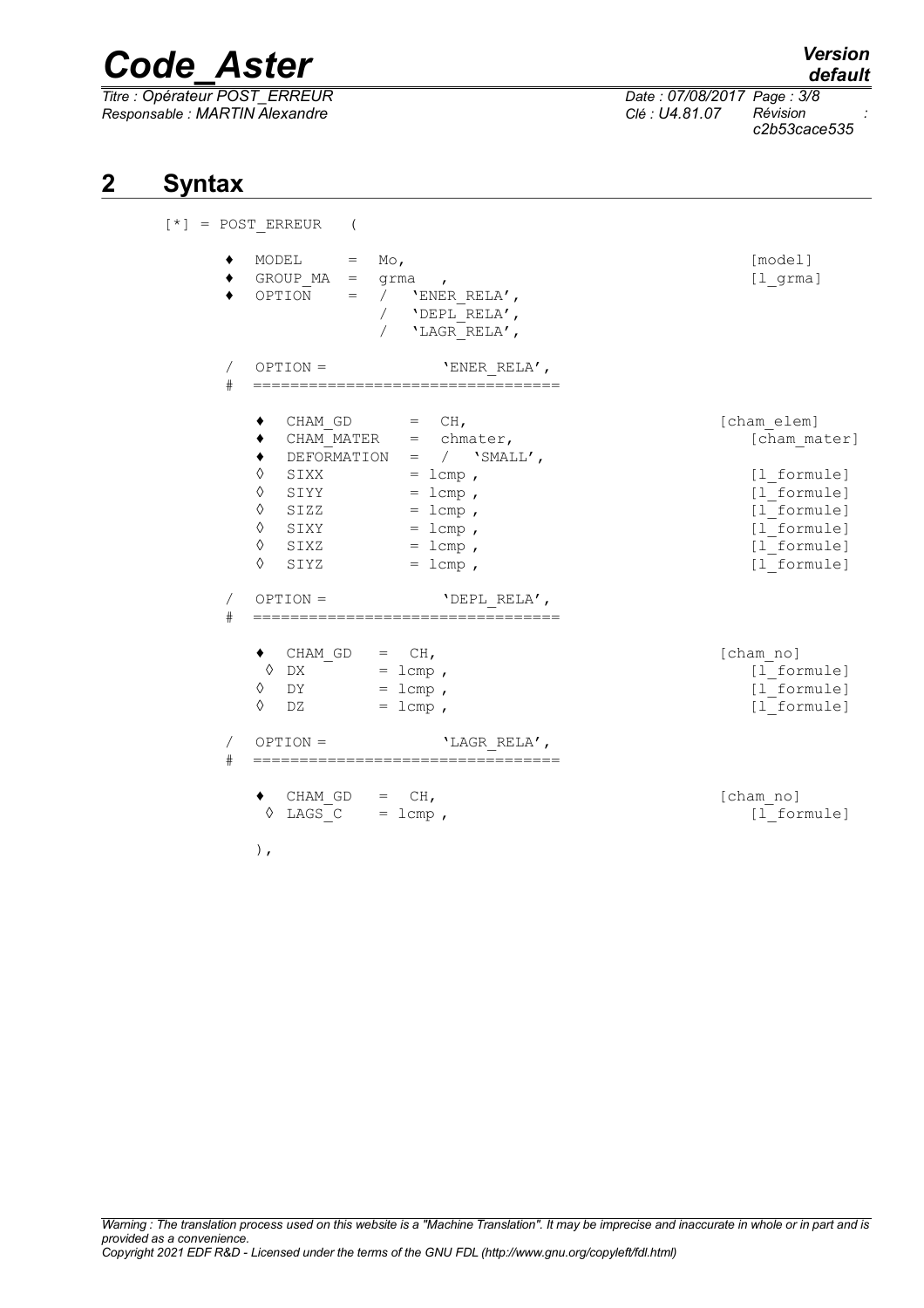*Responsable : MARTIN Alexandre Clé : U4.81.07 Révision :*

*Titre : Opérateur POST\_ERREUR Date : 07/08/2017 Page : 4/8 c2b53cace535*

### **3 Operands**

#### **3.1 Operands generals**

#### **3.1.1 Keyword OPTION**

This keyword makes it possible to determine the type of standard to use:

- 'ENER\_RELA'for the standard in energy (FEM and X-FEM).
- $VDEPL\_RELA'$  for the standard  $L^2$  displacement (FEM and X-FEM).
- $VIAGR_RELA'$  for the standard  $L^2$ contact pressure (FEM only).

This keyword also determines the type of field corresponding to the keyword CHAM\_GD :

- the stress field at the points of Gauss in the case OPTION='ENER\_RELA'.
- The field of displacement to the nodes in the cases  $OPTION = \overline{UPT}$  DEPL RELA' and OPTION=' LAGR\_RELA' .

#### **3.1.2 Operand MODEL**

Name of the model on which the option is calculated. It must be a question of the same model as that which was used to carry out mechanical calculation from which the field given by the keyword comes CHAM\_GD .

#### **3.1.3 Operand GROUP\_MA**

The operand GROUP MA allows to specify the groups of meshs for which calculations of energy where standards  $L^2$  will be carried out.

#### **3.2 Operands for OPTION = 'ENER\_RELA'**

The option 'ENER RELA'allows to estimate the difference between the stress field obtained by calculation finite elements σ*h* and the stress field of reference σ .

For each group of meshs of the list given by the operand GROUP MA, the macro-order POST\_ERREUR calculate:

• The elastic energy of the field difference σ*h*−σ

$$
\frac{1}{2}\int_{\Omega_i} (\sigma_h - \sigma) : \mathbf{D}^{-1} : (\sigma_h - \sigma) dV \quad ,
$$

where Ω*i* is the field obtained by concaténant all the meshs of the group of meshs considered and *D* is the tensor of Hooke.

The elastic energy of the stress field of reference  $\sigma$ 

$$
\frac{1}{2}\int_{\Omega_i} \sigma : \mathbf{D}^{-1} : \sigma \, dV \quad .
$$

Finally, the relative error in terms of the standard in energy is obtained by:

$$
e = \sqrt{\frac{\sum_{i} \frac{1}{2} \int_{\Omega_i} (\sigma_h - \sigma) : D^{-1} : (\sigma_h - \sigma) dV}{\sum_{i} \frac{1}{2} \int_{\Omega_i} \sigma : D^{-1} : \sigma dV}}
$$

,

*Copyright 2021 EDF R&D - Licensed under the terms of the GNU FDL (http://www.gnu.org/copyleft/fdl.html)*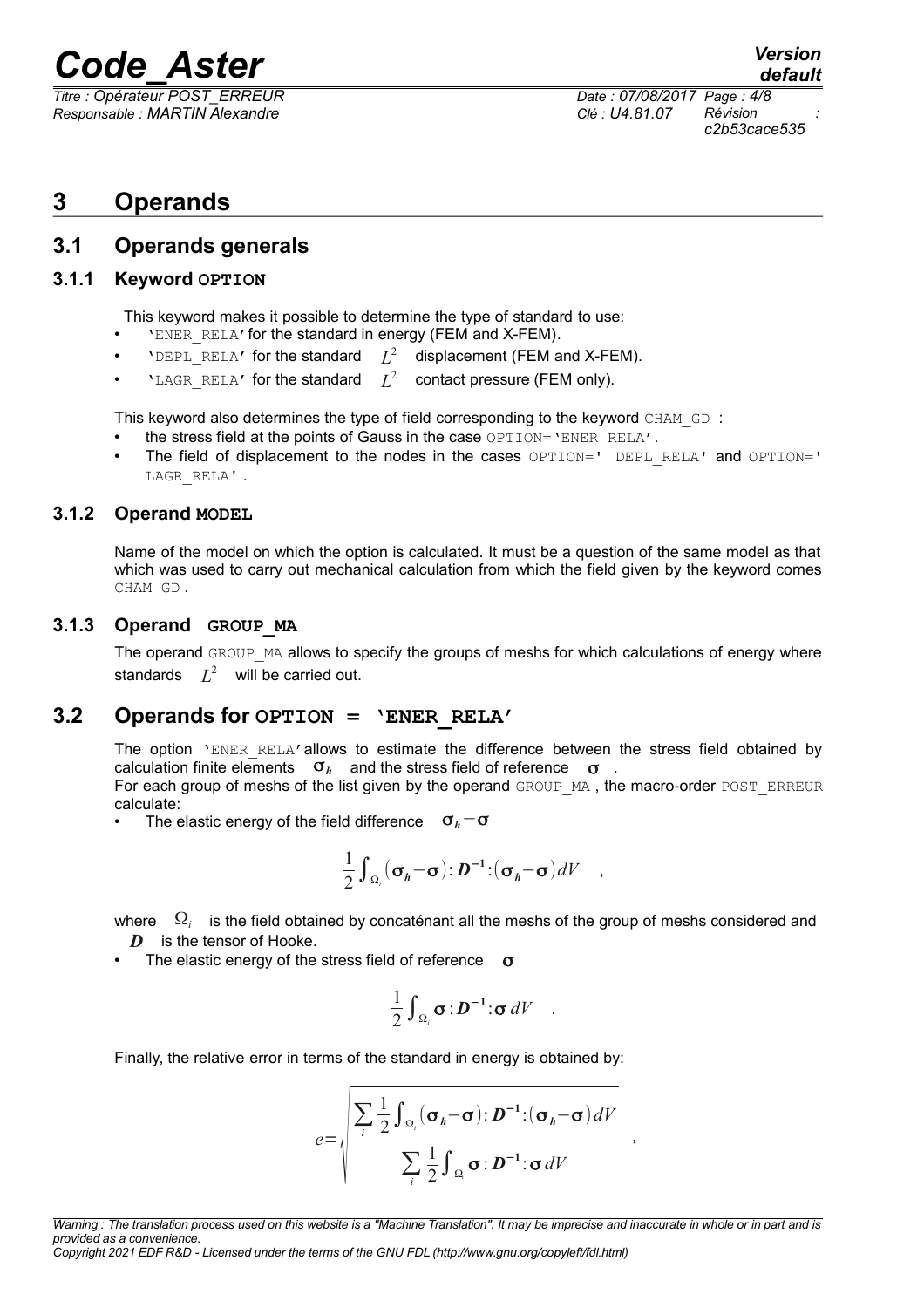*Code\_Aster Version Titre : Opérateur POST\_ERREUR Date : 07/08/2017 Page : 5/8 Responsable : MARTIN Alexandre Clé : U4.81.07 Révision :*

*c2b53cace535*

where the sum is taken on the whole of the groups of meshs.

#### **3.2.1 Operand CHAM\_GD**

The stress field  $\sigma_h$  extracted from a computation result finite elements.

#### **3.2.2 Operand CHAM\_MATER**

Name of the material field to be used for calculations of energy. It is recommended that it is the same model as that which was used to carry out mechanical calculation from which the field given by the keyword comes CHAM\_GD.

#### **3.2.3 Operand DEFORMATION**

This keyword makes it possible to define the assumptions of used for the calculation of the deformations *(cf.* [U4.51.11], §4.5). The only authorized value is 'SMALL', which corresponds to small displacements and small deformations.

#### **3.2.4 Operands SIXX, SIYY, SIZZ, SIXY, SIXZ and SIYZ**

These keywords make it possible to define the components of stress field of reference  $\sigma$  in the shape of objects formula. These operands are optional because all the components which are not specified are put at zero.

The value of each keyword is a list of formulas to be put in correspondence with the list of groups of meshs specified by the operand GROUP MA.

A source of frequent error is not to inform SIZZ for a problem plan, by forgetting that, in the case general ( *i.e.* Poisson's ratio not no one), the component σ*zz* tensor of the constraints σ is worthless only in the case of the plane constraints (C\_PLAN).

#### **3.2.5 Example**

Analysis the error in terms of the standard in energy for an opening of crack in pure mode I, for a problem plan. It is to note that the component σ*zz* is worthless for this problem and is thus not specified.

```
# retrieval of the stress field of the structure of data result
Scal=CRÉA_CHAMP (OPERATION=' EXTR', 
                TYPE CHAM=' ELGA SIEF R',
                  RESULTAT=UTOT, 
                  NOM_CHAM=' SIEF_ELGA', 
                  NUME_ORDRE=1) 
# analysis the error in terms of the standard in energy
tabNRJ=POST_ERREUR (OPTION=' ENER_RELA', 
                     CHAM_GD=Scal, 
                     MODELE=MODELK, 
                     DEFORMATION=' PETIT', 
                     CHAM_MATER=CHMA, 
                    GROUP MA = ' SURF',
                    SIXX=\overline{S}XX,
                     SIYY=SYY, 
                     SIXY=SXY, 
 )
```
)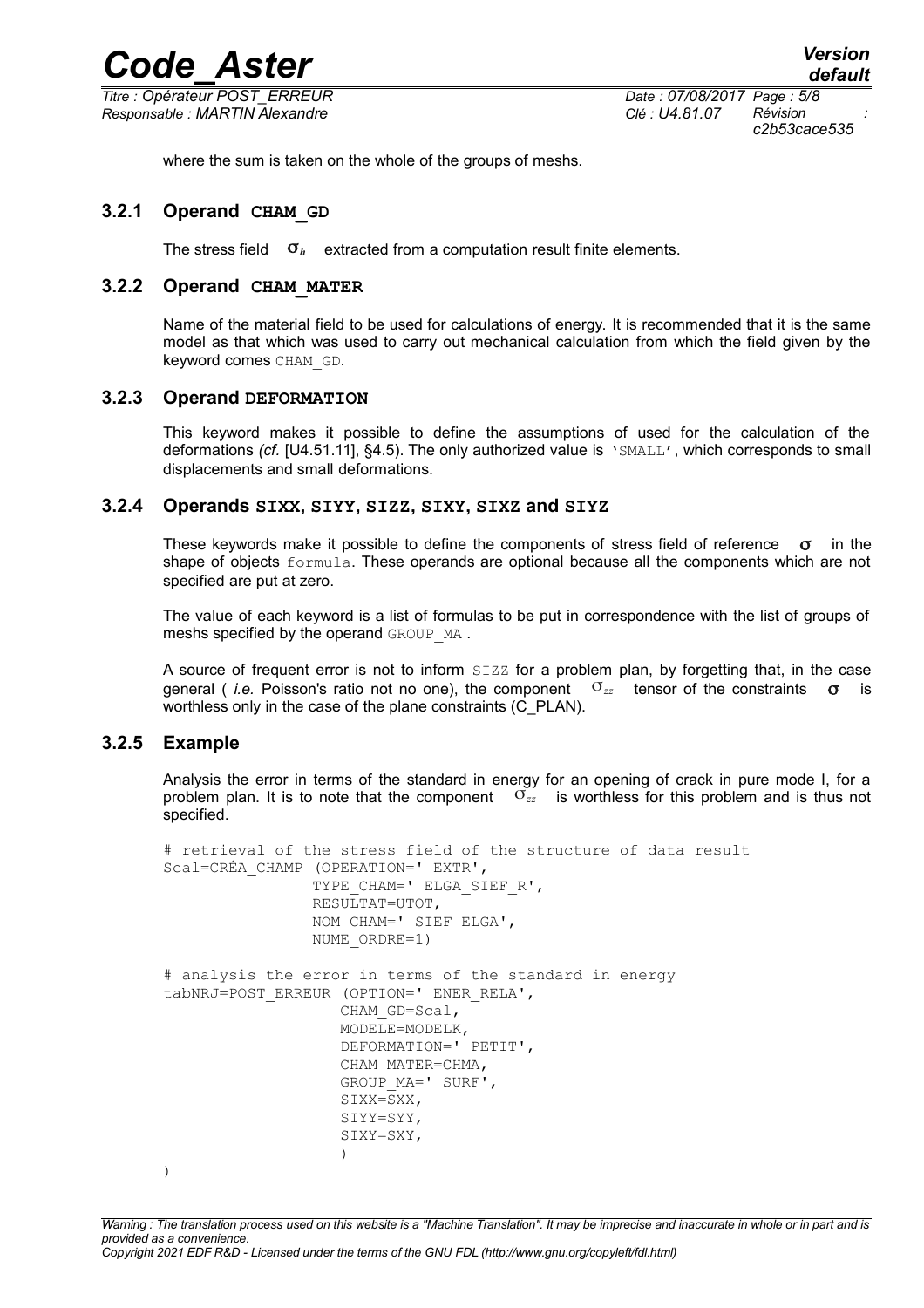*Titre : Opérateur POST\_ERREUR Date : 07/08/2017 Page : 6/8 Responsable : MARTIN Alexandre Clé : U4.81.07 Révision :*

*c2b53cace535*

#### **3.2.6 Produced table**

The produced table contains, for each mesh of the group of mesh, the energy of the field difference σ*h*−σ and the energy of the field reference σ . It contains also the sum on all the groups of meshs of the energy of the field difference σ*h*−σ , the sum on all the groups of meshs of the energy of the field reference  $\sigma$  and the relative error in terms of the standard in energy.

| GROUP MA | <b>DIFFERENCE</b> | <b>REFERENCE</b> | <b>RELATIVE ERROR</b>    |
|----------|-------------------|------------------|--------------------------|
| SURFING  | 1.53608E-09       | 3.50518E-06      | $\overline{\phantom{0}}$ |
| TOTAL    | 1.53608E-09       | 3.50518E-06      | 2.09340E-02              |

#### **3.3 Operands for OPTION = 'DEPL\_RELA'**

The option 'DEPL\_RELA' allows to estimate the difference between the field of displacement obtained by calculation finite elements  $u_h$  and the field of displacement of reference  $u$ . For each group of meshs of the list given by the operand GROUP MA, the macro-order POST\_ERREUR calculate:

• The standard *L* 2 field difference *uh*−*u*

$$
\sqrt{\int_{\Omega_i} ||u_h - u||^2 dV} ,
$$

where  $\Omega_i$  is the field obtained by concaténant all the meshs of the group of meshs considered.

• The standard  $L^2$  field of displacement of reference  $\bm{u}$ 

$$
\sqrt{\int_{\Omega_{\rm s}} ||u||^2 dV} \quad .
$$

Finally, the relative error in terms of the standard  $L^2$  displacement is obtained by:

$$
e = \sqrt{\frac{\sum_{i} \int_{\Omega_i} ||u_h - u||^2 dV}{\sum_{i} \int_{\Omega_i} ||u||^2 dV}}
$$

,

where the sum is taken on the whole of the groups of meshs.

#### **3.3.1 Operand CHAM\_GD**

The field of displacement *u<sub>h</sub>* extracted from a computation result finite elements.

#### **3.3.2 Operands DX, DY and DZ**

These keywords make it possible to define the components of field of displacement of reference *u* in the shape of objects formula. These operands are optional because all the components which are not specified are put at zero.

The value of each keyword is a list of formulas to be put in correspondence with the list of groups of meshs specified by the operand GROUP MA.

#### **3.3.3 Example**

*Warning : The translation process used on this website is a "Machine Translation". It may be imprecise and inaccurate in whole or in part and is provided as a convenience.*

#### *Copyright 2021 EDF R&D - Licensed under the terms of the GNU FDL (http://www.gnu.org/copyleft/fdl.html)*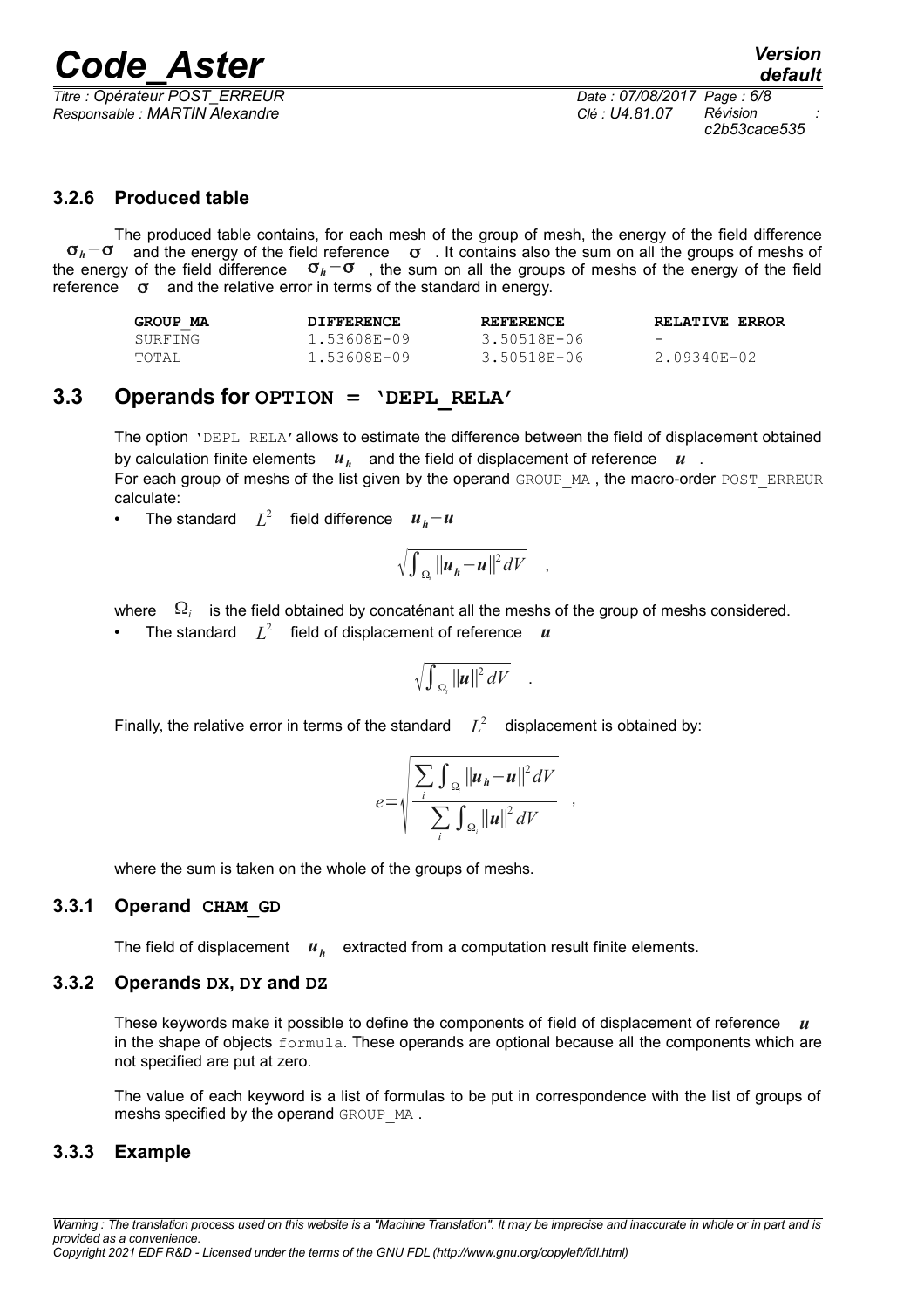*Titre : Opérateur POST\_ERREUR Date : 07/08/2017 Page : 7/8 Responsable : MARTIN Alexandre Clé : U4.81.07 Révision :*

*c2b53cace535*

Error analysis in terms of the standard  $L^2$  displacement for an opening of crack in pure mode I, for a problem plan.

# retrieval of the field of displacements of the structure of data result Ucal=CRÉA\_CHAMP (OPERATION=' EXTR', TYPE CHAM=' NOEU DEPL R', RESULTAT=UTOT, NOM\_CHAM=' DEPL', NUME\_ORDRE=1) # analysis the error in terms of the L2 standard of displacement tabL2=POST\_ERREUR (OPTION=' DEPL\_RELA', CHAM\_GD=Ucal, MODELE=MODELK, GROUP\_MA=' SURF',  $DX=UI$ ,  $DY=U2$ )

#### **3.3.4 Produced table**

The produced table contains, for each mesh of the group of mesh, the standard  $L^2$  field difference *u*<sub>*h</sub>*−*u* and normalizes it  $L^2$  field reference *u* . It contains also the sum on all the groups of meshs of</sub> the standard *L* 2 field difference *uh*−*u* , the sum on all the groups of meshs of has standard *L* 2 field reference  $\,\,\bm u\,\,\,$  and the relative error in terms of the standard  $\,\,\,L^2\,\,\,$  displacement.

| GROUP MA | <b>DIFFERENCE</b> | <b>REFERENCE</b> | <b>RELATIVE ERROR</b>    |
|----------|-------------------|------------------|--------------------------|
| SURFING  | 1.14688E-09       | 7.60569E-06      | $\overline{\phantom{0}}$ |
| TOTAL    | 1.14688E-09       | 7.60569E-06      | 1.50793E-04              |

#### **3.4 Operands for OPTION = 'LAGR\_RELA'**

The option 'DEPL\_RELA' allows to estimate the difference between the contact pressure obtained by calculation finite elements  $\lambda_h$  and the field of pressure of reference  $\lambda$  . For each group of meshs of the list given by the operand GROUP MA, the macro-order POST\_ERREUR calculate:

• The standard *L* 2 field difference λ*h*−λ

$$
\sqrt{\int_{\Gamma_i} (\lambda_h - \lambda)^2 dS} \quad ,
$$

where  $\Gamma_i^-$  is the field obtained by concaténant all the meshs of the group of meshs considered. • The standard  $L^2$  field of displacement of reference  $\lambda$ 

$$
\sqrt{\int_{\Gamma_i} \lambda^2 dS} \quad .
$$

Finally, the relative error in terms of the standard  $L^2$  contact pressure is obtained by:

$$
e = \sqrt{\frac{\sum_{i} \int_{\Gamma_i} (\lambda_h - \lambda)^2 dS}{\sum_{i} \int_{\Gamma_i} \lambda^2 dS}}
$$

,

*Warning : The translation process used on this website is a "Machine Translation". It may be imprecise and inaccurate in whole or in part and is provided as a convenience.*

*Copyright 2021 EDF R&D - Licensed under the terms of the GNU FDL (http://www.gnu.org/copyleft/fdl.html)*